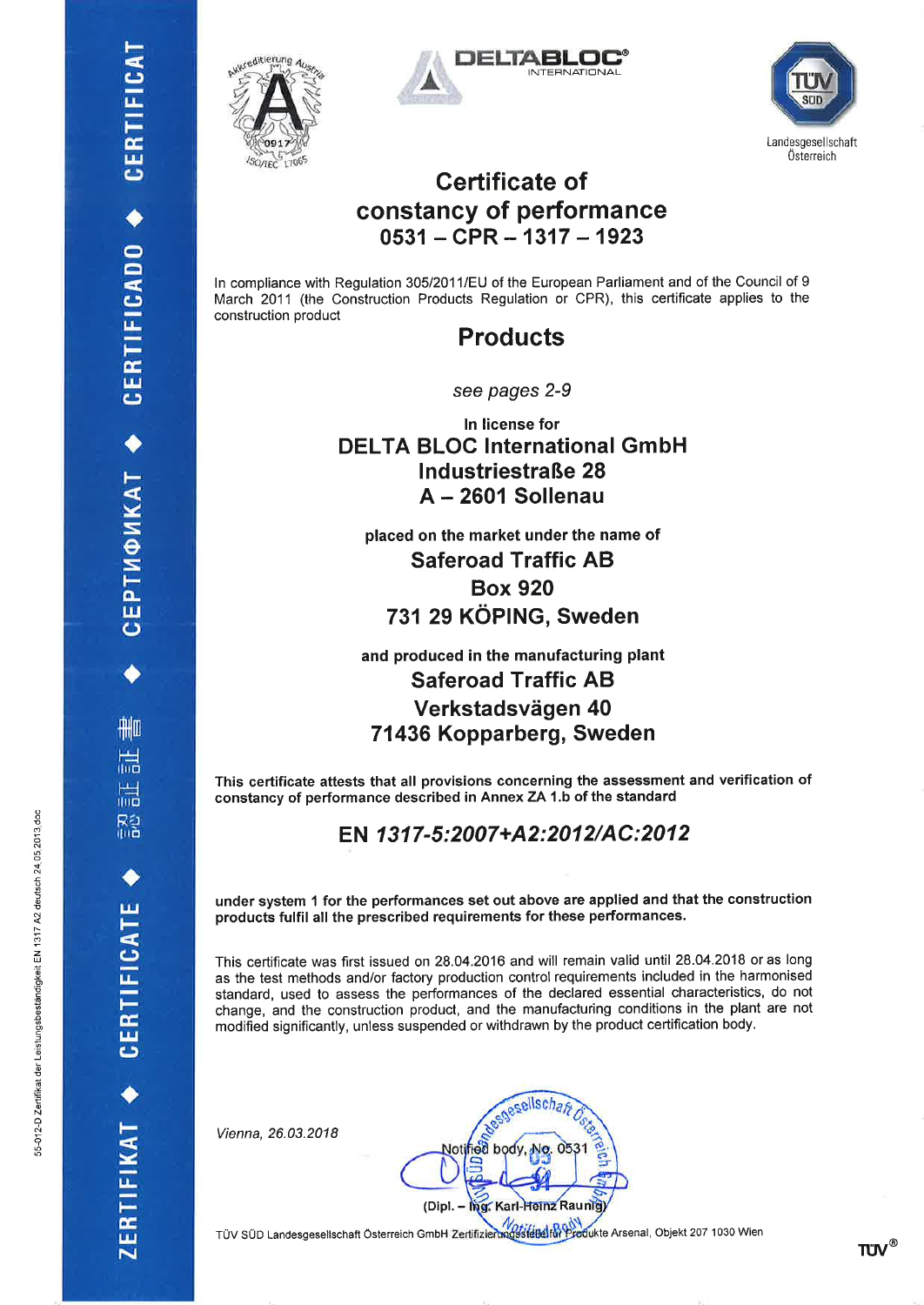CEPTM®MKAT ◆ CERTIFICADO ◆ CERTIFICAT

 $\frac{1}{\sqrt{2}}$ 

温

認証

CERTIFICATE

ZERTIFIKAT







#### **Certificate of** constancy of performance  $0531 - CPR - 1317 - 1923$

## DB 65S/6m K120S / N2 / H1 / L1

| Containment level:             | N2               | H1    | 11               |
|--------------------------------|------------------|-------|------------------|
| Normalized Working width:      | W4               | W6    | W <sub>6</sub>   |
| Normalized vehicle intrusion:  |                  | VI 6  | VI 6             |
| Impact severity:               | в                | R     | R                |
| Normalized dynamic deflection: | 1.0 <sub>m</sub> | 1.4 m | 1.4 <sub>m</sub> |
| Resistance to snow removal:    | Class 4          |       |                  |
| Assessment report number:      |                  | 62615 |                  |

#### SB 70 / 6m N2

| Containment level:                 | N2               | N2               |
|------------------------------------|------------------|------------------|
| Normalized Working width:          | W1               | W4               |
| Impact severity:                   |                  | в                |
| Normalized dynamic deflection:     | 0.2 <sub>m</sub> | 0.9 <sub>m</sub> |
| Resistance to snow removal:        | Class 4          | Class 4          |
| Assessment- / modification report: | 92728            | 92731            |
| Notes:                             | anchored         | Free-standing    |

## DB 80 / 4m K120S / N2

| Containment level:             | N <sub>2</sub>   |
|--------------------------------|------------------|
| Normalized Working width:      | W <sub>4</sub>   |
| Impact severity:               | R                |
| Normalized dynamic deflection: | 0.6 <sub>m</sub> |
| Resistance to snow removal:    | Class 4          |
| Assessment report number:      | 62616            |
|                                |                  |

## DB 80 / 4m K150S / H1

| Containment level:             | H1               |
|--------------------------------|------------------|
| Normalized Working width:      | W6               |
| Normalized vehicle intrusion:  | VI 6             |
| Impact severity:               | R                |
| Normalized dynamic deflection; | 1.3 <sub>m</sub> |
| Resistance to snow removal:    | Class 4          |
| Modification report:           | 59737 1          |
|                                |                  |

## DB 80 / 6m K150S / N2 / H1 / L1 / H2 / L2

| Containment level:<br>Normalized Working width:<br>Normalized vehicle intrusion: |                                                            | N2<br>W3         | H1/L1<br>W4<br>VI 6 | H2/L2<br>W7<br>VI 6 |
|----------------------------------------------------------------------------------|------------------------------------------------------------|------------------|---------------------|---------------------|
| Impact severity:                                                                 |                                                            | в                | в                   | в                   |
| Normalized dynamic deflection:                                                   |                                                            | 0.4 <sub>m</sub> | 0.6 <sub>m</sub>    | 1.0 <sub>m</sub>    |
| Resistance to snow removal:                                                      |                                                            |                  | Class 4             |                     |
| Assessment report number:                                                        |                                                            |                  | 59737               |                     |
| Vienna, 26.03.2018                                                               | Notified body, No. 053/<br>(Dipl. - Ing. Karl-Heinz Raunig | sellsch          |                     |                     |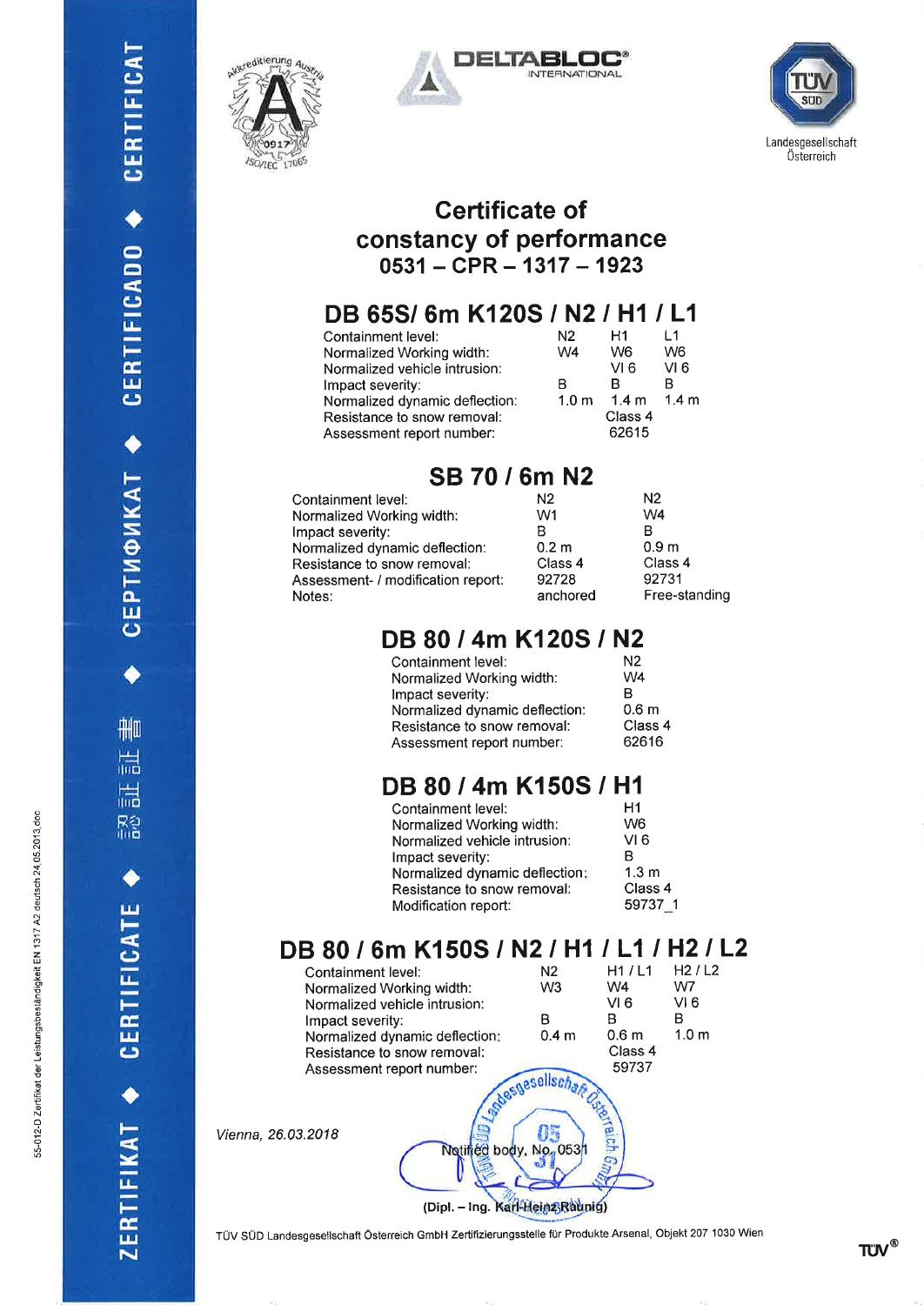CEPTMOMKAT ◆ CERTIFICADO ◆ CERTIFICAT

 $\frac{1}{\| \cdot \|_2}$ 

品

認証

CERTIFICATE

ZERTIFIKAT<sup>+</sup>



Vienna,





#### Certificate of constancy of performance  $0531 - CPR - 1317 - 1923$

## DB 80 / 6m K180S / H2

| Containment level:             | H <sub>2</sub>   |
|--------------------------------|------------------|
| Normalized Working width:      | W6               |
| Normalized vehicle intrusion:  | VI 6             |
| Impact severity:               | R                |
| Normalized dynamic deflection: | 1.5 <sub>m</sub> |
| Resistance to snow removal:    | Class 4          |
| Assessment report number:      | 16308            |

## DB 80 / 6m T180S / N2 / H2 / L2

| Containment level:             | N2               | Н2              | 12               |
|--------------------------------|------------------|-----------------|------------------|
| Normalized Working width:      | W <sub>4</sub>   | W5              | W <sub>5</sub>   |
| Normalized vehicle intrusion:  |                  | VI 5            | VI <sub>5</sub>  |
| Impact severity:               | в                | в               | B                |
| Normalized dynamic deflection: | 0.5 <sub>m</sub> | $1.1 \text{ m}$ | 1.1 <sub>m</sub> |
| Resistance to snow removal:    | Class 4          |                 |                  |
| Assessment report number:      | 725037644        |                 |                  |
|                                |                  |                 |                  |

## DB 80AS / 4m K90S / N2

| Containment level:             | N <sub>2</sub>   |
|--------------------------------|------------------|
| Normalized Working width:      | W <sub>4</sub>   |
| Impact severity:               | в                |
| Normalized dynamic deflection: | 0.9 <sub>m</sub> |
| Resistance to snow removal:    | Class            |
| Assessment report number:      | 62617            |

 $\overline{4}$ 

## DB 80AS / 6m K120 / H2

| Containment level:                 | Н2               | Н2               |
|------------------------------------|------------------|------------------|
| Normalized Working width:          | W7               | W7               |
| Normalized vehicle intrusion:      | VI <sub>5</sub>  | VI <sub>5</sub>  |
| Impact severity:                   | в                |                  |
| Normalized dynamic deflection:     | 0.2 <sub>m</sub> | 0.2 <sub>m</sub> |
| Resistance to snow removal:        | Class 4          | Class 4          |
| Assessment- / modification report: | 62618            | 48958 Rev        |
| Notes:                             | Free standing    | 5cm<br>embedding |

## DB 80E / 6m K150S / N2 / H2

| Containment level:                 | H <sub>2</sub>   | N2               |
|------------------------------------|------------------|------------------|
| Normalized Working width:          | W1               | W3               |
| Normalized vehicle intrusion:      | VI 1             |                  |
| Impact severity:                   | в                | в                |
| Normalized dynamic deflection:     | 0.1 <sub>m</sub> | 0.4 <sub>m</sub> |
| Resistance to snow removal:        | Class 4          | Class 4          |
| Assessment- / modification report: | 62619            | 21714            |
| Notes:                             | 5cm              | Free standing    |
|                                    | embedding        |                  |
| 26.03.2018                         |                  |                  |
|                                    |                  |                  |

TÜV SÜD Landesgesellschaft Österreich GmbH Zendizierungsstelle für Produkte Arsenal, Objekt 207 1030 Wien

(Dipl. + Ing. Karl-Heinz Raunts)

TUV®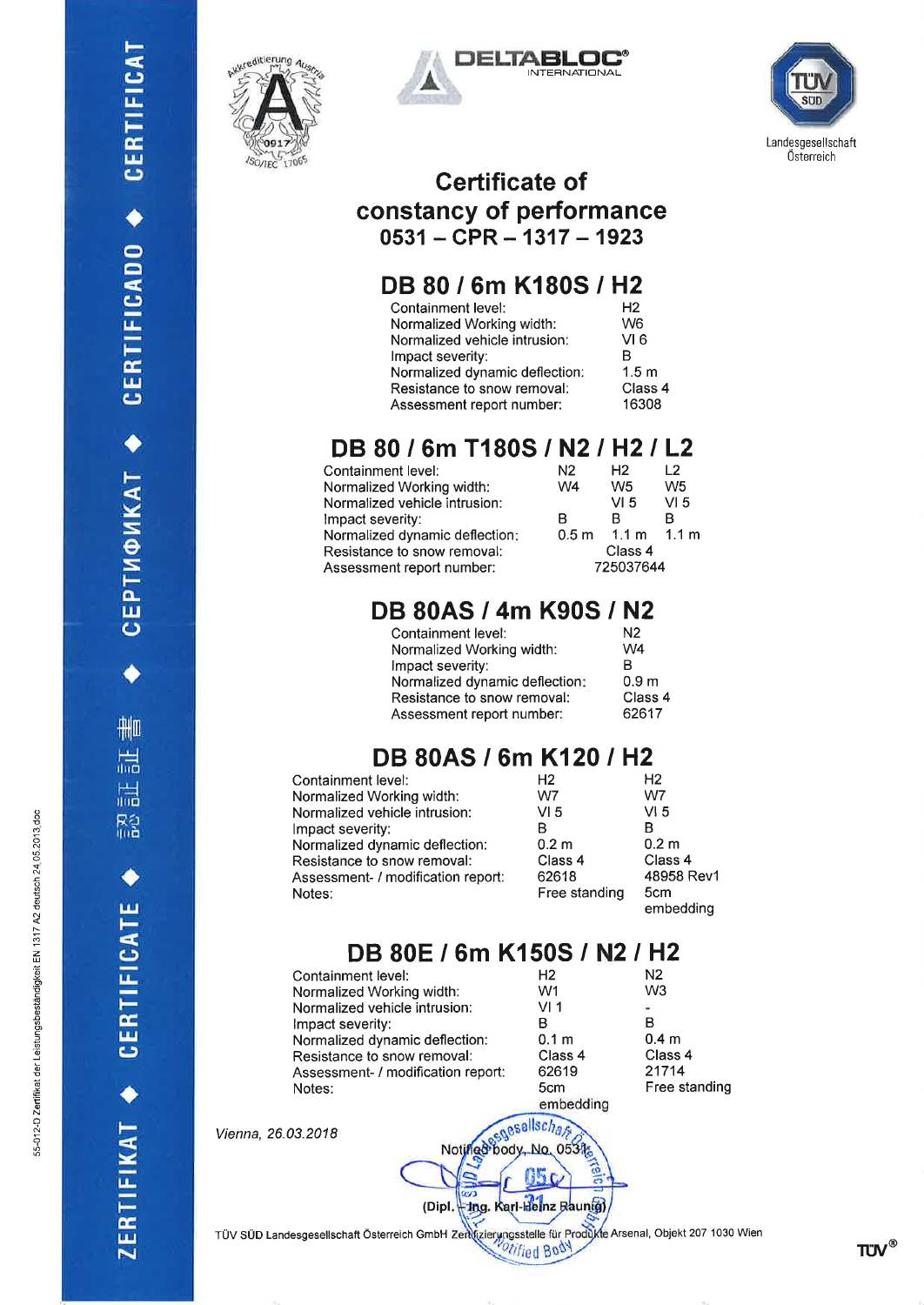CEPTMФИКАТ ◆ CERTIFICADO ◆ CERTIFICAT

刪

温

 $\frac{1}{100}$ 

R2<br>Illia

CERTIFICATE

ZERTIFIKAT







#### **Certificate of** constancy of performance  $0531 - CPR - 1317 - 1923$

## DB 80E / 6m K150S / H2

| Containment level:                 | H <sub>2</sub>   | H <sub>2</sub>   |
|------------------------------------|------------------|------------------|
| Normalized Working width:          | W1               | W1               |
| Normalized vehicle intrusion:      | VI <sub>2</sub>  | VI 1             |
| Impact severity:                   | в                | в                |
| Normalized dynamic deflection:     | 0.0 <sub>m</sub> | 0.1 <sub>m</sub> |
| Resistance to snow removal:        | Class 4          | Class 4          |
| Assessment- / modification report: | 68955            | 60302            |
| Notes:                             | 4cm              | 5cm              |
|                                    | embedding        | embedding        |

### DB 80AS-E / 6m K180S / H2 W1

| Containment level:                 | Н2               | H2               | H2                         |
|------------------------------------|------------------|------------------|----------------------------|
| Normalized Working width:          | W1               | W <sub>2</sub>   | Varying by<br>system width |
| Normalized vehicle intrusion:      | VI1              | VI 2             | VI 1                       |
| Impact severity:                   |                  |                  | в                          |
| Normalized dynamic deflection:     | 0.0 <sub>m</sub> | 0.3 <sub>m</sub> | 0.0 <sub>m</sub>           |
| Resistance to snow removal:        | Class 4          | Class 4          | Class 4                    |
| Assessment- / modification report: | 57577            | 57583            | 19315                      |

## DB 80AS-E / 6m T150S / H2

| VI <sub>2</sub>  |
|------------------|
|                  |
| 0.0 <sub>m</sub> |
| Class 4          |
| 63864            |
|                  |

## DB 80F / 6m K180SW / H2

|                                    | Double-sided     | one-sided        |
|------------------------------------|------------------|------------------|
| Containment level:                 | H2               | H2               |
| Vormalized Working width:          | W <sub>3</sub>   | W <sub>3</sub>   |
| Normalized vehicle intrusion:      | VI <sub>5</sub>  | VI <sub>5</sub>  |
| mpact severity:                    | в                | в                |
| Normalized dynamic deflection:     | 0.7 <sub>m</sub> | 0.3 <sub>m</sub> |
| Resistance to snow removal:        | Class 4          | Class 4          |
| Assessment- / modification report: | 37633-1_rev1     | 91088            |
|                                    |                  |                  |

Vienna, 26.03.2018

 $\epsilon$ eellsch Notified body, No. 05 (Dipl. - Ing Karl-Heinz Raunig)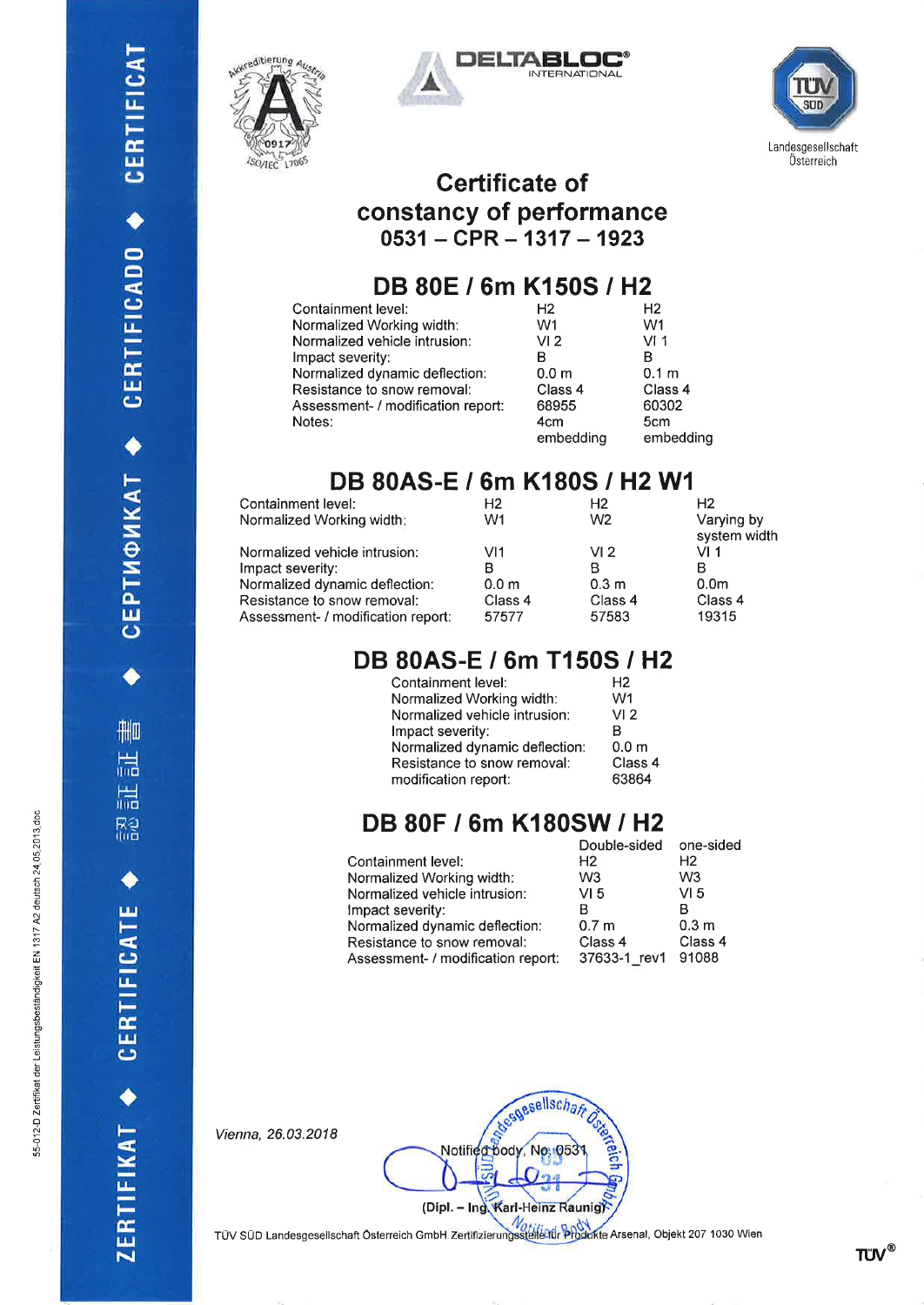

t-

CJ  $\mathbf{u}_\perp$ 

i<br>⊡  $\mathbf \omega$ 

ao

 $\bar{\mathbf{\Omega}}$ 

CJ lJ-

 $\frac{\alpha}{\Box}$  $\mathbf \omega$ 

 $\blacklozenge$ 

lonkat

:Sto- $\mathbf{u}$  $\bm{\mathsf{\omega}}$ 

a

f**ilm** 

r<br>Inc

r-! rlil tr

ra<br>Ra

 $\blacklozenge$ 

u¡ t-

CJ l¿-

 $\frac{\alpha}{\pi}$  $\mathbf \omega$ 

a

t-

<u>י</u>

l<br>F É,  $\mathbf{z}$ 





#### Certificate of constancy of performance  $0531 - CPR - 1317 - 1923$

## DB 80F / 6m K180 / H2

| Containment level:             | H <sub>2</sub>   |
|--------------------------------|------------------|
| Normalized Working width:      | W3               |
| Normalized vehicle intrusion:  | VI3              |
| Impact severity:               | R                |
| Normalized dynamic deflection: | 0.7 <sub>m</sub> |
| Resistance to snow removal:    | Class 4          |
| Assessment report number:      | 48509            |

#### DB 80AS-F / 6m K120S / H2

| Containment level:             | H2               |
|--------------------------------|------------------|
| Normalized Working width:      | W <sub>3</sub>   |
| Normalized vehicle intrusion:  | VI4              |
| Impact severity:               | в                |
| Normalized dynamic deflection: | 0.4 <sub>m</sub> |
| Resistance to snow removal:    | Class 4          |
| Assessment report number:      | 57584            |
|                                |                  |

## DB 90 Step / 6m K220 / H2

| Containment level:             | H <sub>2</sub>   |
|--------------------------------|------------------|
| Normalized Working width:      | W <sub>6</sub>   |
| Normalized vehicle intrusion:  | VI <sub>6</sub>  |
| Impact severity:               | C                |
| Normalized dynamic deflection: | 1.3 <sub>m</sub> |
| Resistance to snow removal:    | Class 4          |
| Assessment report number:      | 62621            |

## DB l00S / 3m K280 / H3

| Containment level:             | H <sub>3</sub>   |
|--------------------------------|------------------|
| Normalized Working width:      | W <sub>6</sub>   |
| Normalized vehicle intrusion:  | VI <sub>9</sub>  |
| Impact severity:               | R                |
| Normalized dynamic deflection: | 1.5 <sub>m</sub> |
| Resistance to snow removal:    | Class 4          |
| Assessment report number:      | 27227            |

## DB 100S / 6m K150 / H1 / H4b

| Containment level:             | Η1               | H4b              |
|--------------------------------|------------------|------------------|
| Normalized Working width:      | W <sub>5</sub>   | W7               |
| Normalized vehicle intrusion:  | VI 7             | VI <sub>9</sub>  |
| Impact severity:               | R                | в                |
| Normalized dynamic deflection: | 0.7 <sub>m</sub> | 1.2 <sub>m</sub> |
| Resistance to snow removal:    | Class 4          | Class 4          |
| Assessment-report:             | 62622 2          | 62622 1          |

Vienna, 26.03.2018

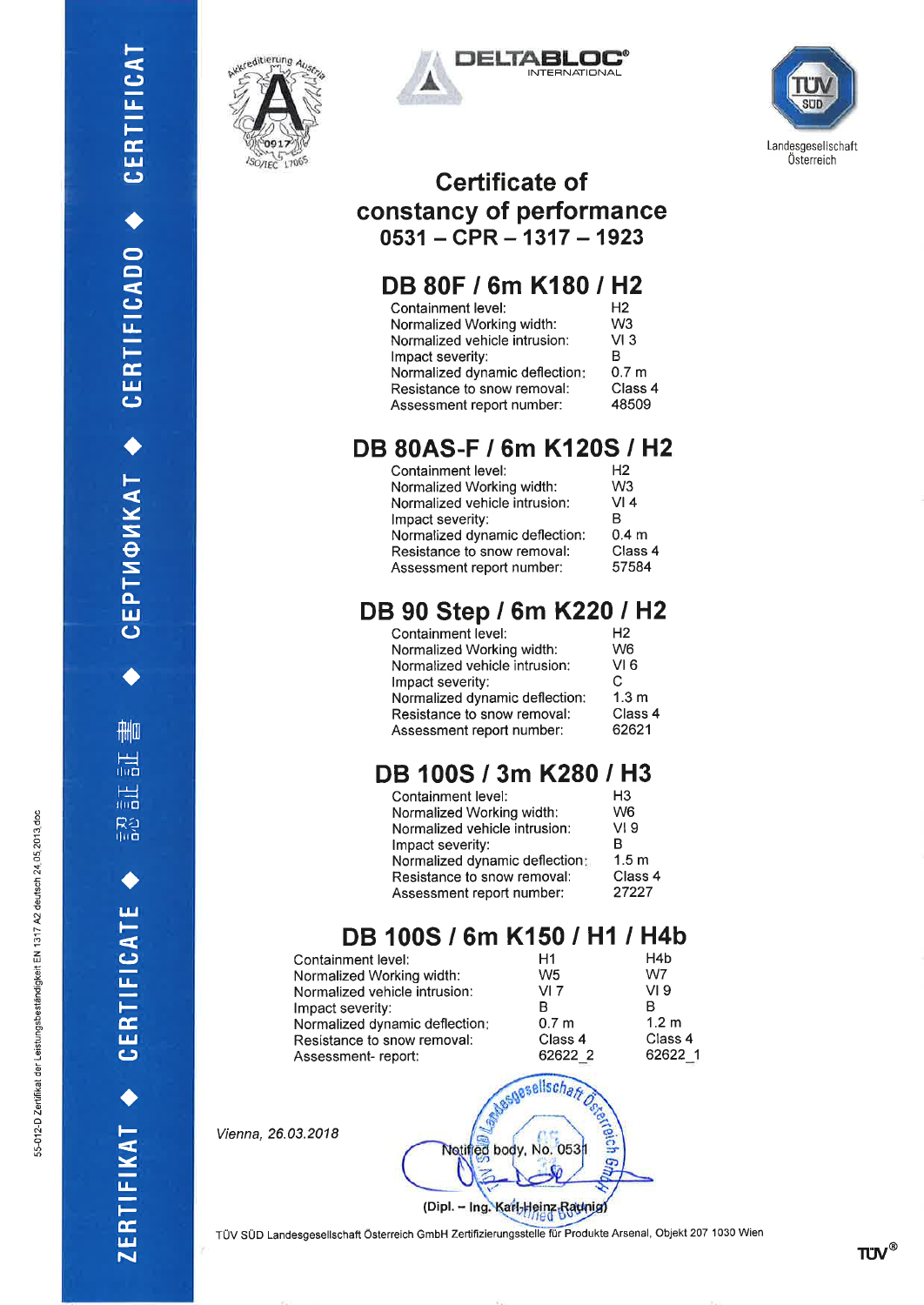CEPTMФИКАТ ◆ CERTIFICADO ◆ CERTIFICAT

**THIO** 

品

温 R3<br>Ind

CERTIFICATE

ZERTIFIKAT +







#### Gertificate of constancy of performance  $0531 - CPR - 1317 - 1923$

# DB 100S / 6m K220 / N2 / H2 / L2 / H3 / L3<br>Containment level:<br>

| Containment level:             | N <sub>2</sub>   | H <sub>2</sub>   | 12               | H3    | 13              |
|--------------------------------|------------------|------------------|------------------|-------|-----------------|
| Normalized Working width:      | W <sub>3</sub>   | W <sub>5</sub>   | W5               | W7    | W7              |
| Normalized vehicle intrusion:  |                  | VI 5             | VI <sub>5</sub>  | VI 9  | VI <sub>9</sub> |
| Impact severity:               | в                | А                |                  |       | в               |
| Normalized dynamic deflection: | 0.3 <sub>m</sub> | 1.0 <sub>m</sub> | 1.0 <sub>m</sub> | 1.7 m | 1.7 m           |
| Resistance to snow removal:    |                  |                  | Class 4          |       |                 |
| Assessment report number:      |                  |                  | 62623            |       |                 |
|                                |                  |                  |                  |       |                 |

## DB l00S / 6m T250E (mit / ohne FRC) / H3

| Containment level:             | H <sub>3</sub>   | H <sub>3</sub>   |
|--------------------------------|------------------|------------------|
| Normalized Working width:      | W <sub>6</sub>   | W <sub>6</sub>   |
| Normalized vehicle intrusion:  | VI 7             | VI 7             |
| Impact severity:               | R                | в                |
| Normalized dynamic deflection: | 1.4 <sub>m</sub> | 1.4 <sub>m</sub> |
| Resistance to snow removal:    | Class 4          | Class 4          |
| Assessment report number:      | 79804_1Rev1      | 79804 2          |
| Notes:                         | FRC-             | without FRC      |
|                                |                  |                  |

#### DB 100 / 2m K280 / H4b

| 2.2 m   |
|---------|
| Class 4 |
| 16310   |
|         |

## DB 100 / 6m K280 / H4a / H4b

| Containment level:             | H4a            | H4b             |
|--------------------------------|----------------|-----------------|
| Normalized Working width:      | W <sub>6</sub> | W <sub>6</sub>  |
| Normalized vehicle intrusion:  | VI 9           | VI <sub>9</sub> |
| Impact severity:               | B              | R               |
| Normalized dynamic deflection: |                | $1.4 m$ $1.1 m$ |
| Resistance to snow removal:    | Class 4        |                 |
| Assessment report number:      | 48474 rev1     |                 |
|                                |                |                 |

Vienna, 26.03.2018

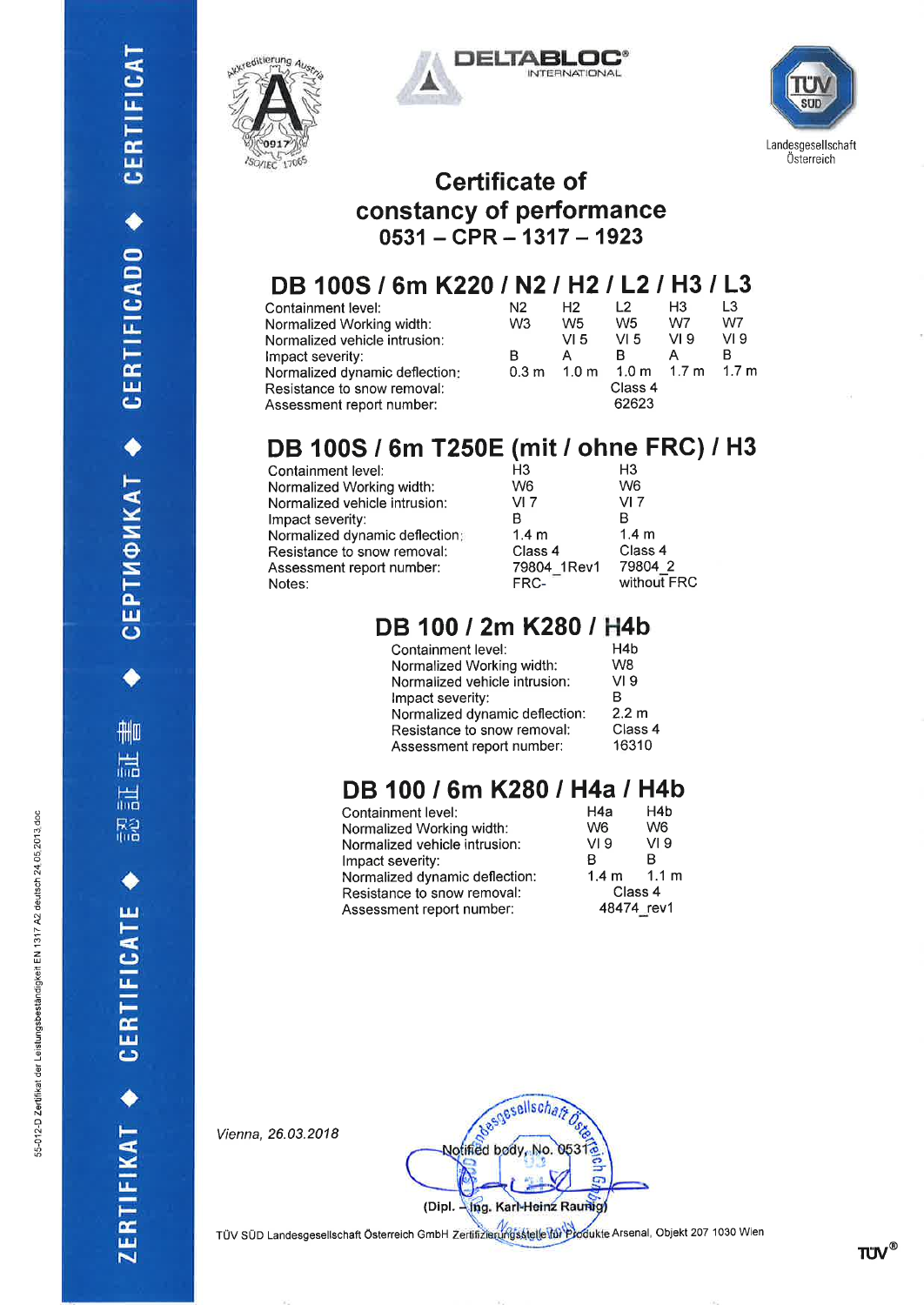CEPTMФИКАТ ◆ CERTIFICADO ◆ CERTIFICAT

刪

温

温 Ra<br>100

CERTIFICATE

ZERTIFIKAT +







#### Gertificate of constancy of performance  $0531 - CPR - 1317 - 1923$

## DB 110 / 6m K280 / H4b

| H4b                 |
|---------------------|
| W6                  |
| VI 9                |
| R                   |
| 1.1 m               |
| Class 4             |
| report 02-092-14/12 |
|                     |

## DB 120S / 4m K220 / H2

| Containment level:             | H2               |
|--------------------------------|------------------|
| Normalized Working width:      | W <sub>5</sub>   |
| Normalized vehicle intrusion:  | VI 4             |
| Impact severity:               | R                |
| Normalized dynamic deflection: | 1.1 <sub>m</sub> |
| Resistance to snow removal:    | Class 4          |
| Assessment report number:      | 62624            |
|                                |                  |

## DB 120S / 6m K280E / H4b

| Containment level:             | H4 <sub>b</sub>  |
|--------------------------------|------------------|
| Normalized Working width:      | W <sub>5</sub>   |
| Normalized vehicle intrusion:  | VI 6             |
| Impact severity:               | в                |
| Normalized dynamic deflection: | 0.9 <sub>m</sub> |
| Resistance to snow removal:    | Class 4          |
| Assessment report number:      | 29314            |

## DB 120S-F / 6m K280E / H4b

| Ram pin                        | traffic side     | back side        |
|--------------------------------|------------------|------------------|
| Containment level:             | H <sub>4</sub> b | H <sub>4</sub> b |
| Normalized Working width:      | W3               | W <sub>3</sub>   |
| Normalized vehicle intrusion:  | VI 7             | V18              |
| Impact severity:               | в                | в                |
| Normalized dynamic deflection. | 0.3 <sub>m</sub> | 0.2 <sub>m</sub> |
| Resistance to snow removal:    | Class 4          |                  |
| Assessment report number:      | 61485 rev01      |                  |
|                                |                  |                  |

## DB 80AS-R / 6m K180 / H2

| Containment level:             | H <sub>2</sub>   |
|--------------------------------|------------------|
| Normalized Working width:      | W <sub>4</sub>   |
| Normalized vehicle intrusion:  | VI 5             |
| Impact severity:               | R                |
| Normalized dynamic deflection: | 0.6 <sub>m</sub> |
| Resistance to snow removal:    | Class 4          |
| Assessment report number;      | 62625            |
|                                |                  |

Notified body, No. 0531

Vienna, 26.03.2018

(Dipl. Ing, Karl-Heinz Raynig)

G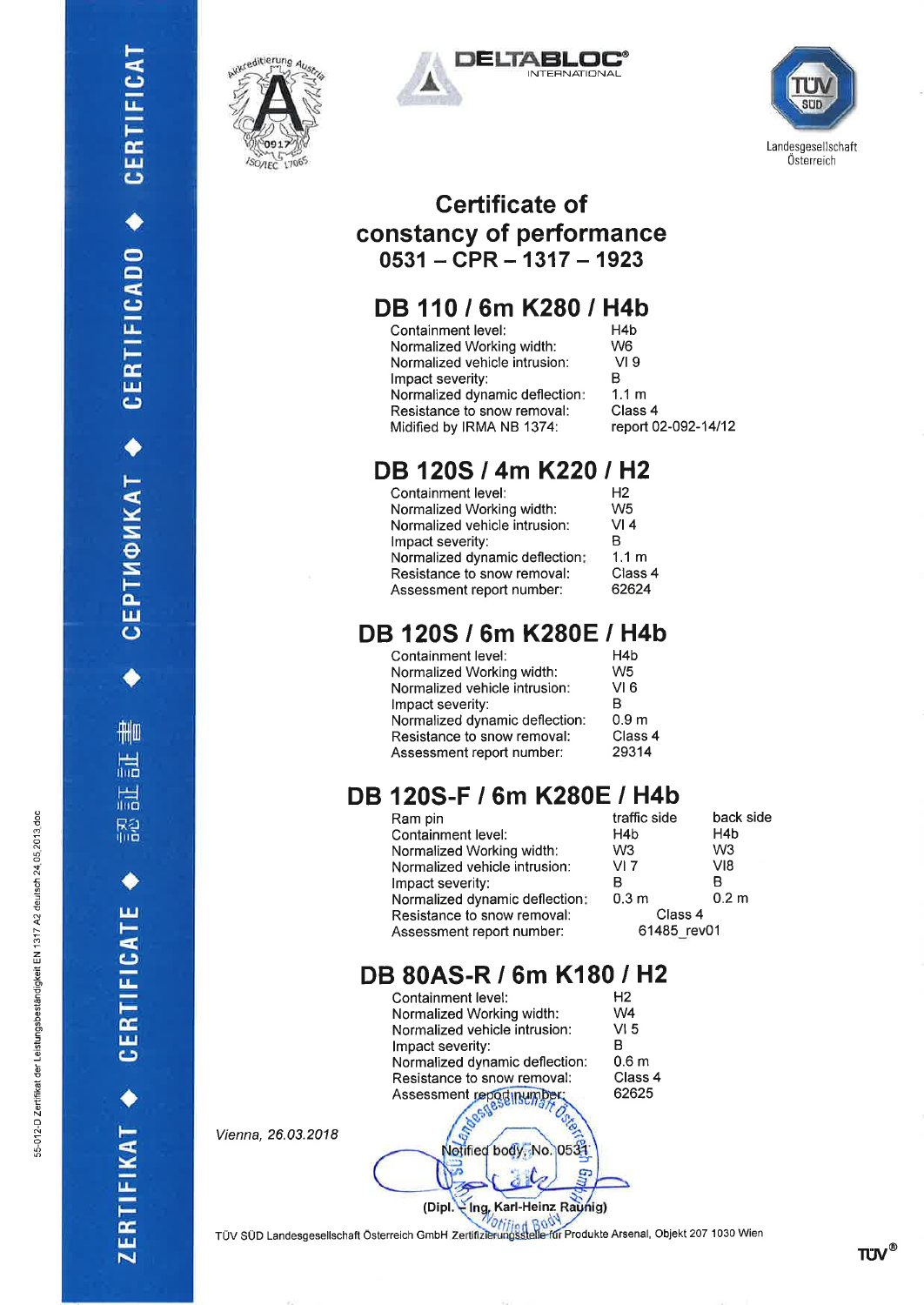CEPTM®MKAT ◆ CERTIFICADO ◆ CERTIFICAT

刪

温

温

需

ZERTIFIKAT + CERTIFICATE







#### **Certificate of** constancy of performance  $0531 - CPR - 1317 - 1923$

## DB 80AS-R Step / 6m K150 / H2

| Containment level:             | H <sub>2</sub>   |
|--------------------------------|------------------|
| Normalized Working width:      | W4               |
| Normalized vehicle intrusion:  | VI <sub>5</sub>  |
| Impact severity:               | C                |
| Normalized dynamic deflection: | 0.9 <sub>m</sub> |
| Resistance to snow removal:    | Class 4          |
| Assessment report number:      | 23866            |

### DB 80A / 6m T150S FRC / H2

| Containment level:             | H <sub>2</sub>   |
|--------------------------------|------------------|
| Normalized Working width:      | W <sub>2</sub>   |
| Normalized vehicle intrusion:  | VI 1             |
| Impact severity:               | B                |
| Normalized dynamic deflection: | 0.2 <sub>m</sub> |
| Resistance to snow removal:    | Class 4          |
| Assessment report number:      | 88452            |
|                                |                  |

### DB 80AS-A / 6m K120S / H2

| Containment level:                 | H2               | H <sub>2</sub>   |
|------------------------------------|------------------|------------------|
| Normalized Working width:          | W1               | W1               |
| Normalized vehicle intrusion:      | VI <sub>2</sub>  | VI <sub>2</sub>  |
| Impact severity:                   | в                | в                |
| Normalized dynamic deflection:     | 0.1 <sub>m</sub> | 0.1 <sub>m</sub> |
| Resistance to snow removal:        | Class 4          | Class 4          |
| Assessment- / modification report: | 48715            | 37633            |
| Notes:                             |                  | With             |
|                                    |                  | protection grid  |

## DB 100AS-R / 6m K280 / H4b

| Containment level:             | H <sub>4</sub> b |
|--------------------------------|------------------|
| Normalized Working width:      | W <sub>5</sub>   |
| Normalized vehicle intrusion:  | VI 9             |
| Impact severity:               | в                |
| Normalized dynamic deflection: | 0.9 <sub>m</sub> |
| Resistance to snow removal:    | Class 4          |
| Assessment report number:      | 62633            |
|                                |                  |